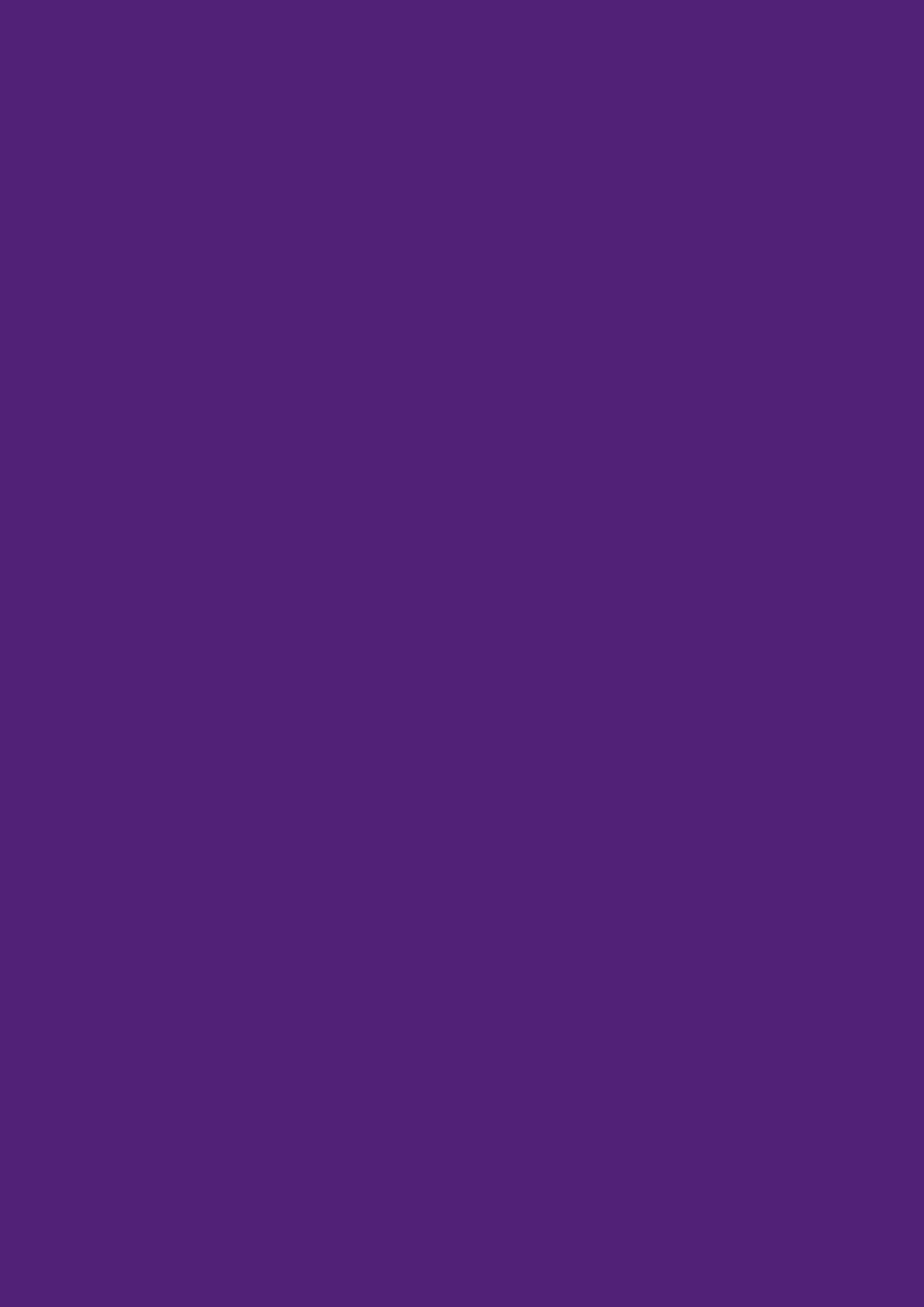# **Auditing culture in financial services firms**

Restoring trust in the financial services industry to its former level is still some way off, but the regulators remain determined to achieve it. The publication of the FCA's 2017/18 business plan still sees culture and governance as one of their top six cross-sector priorities.

The FCA are expecting organisations to effectively manage the complex and seemingly elusive web of culture that pervades their business, with boards taking on full accountability.

During his speech on 'Culture in financial services – a regulator's perspective', Andrew Bailey (then CEO of the PRA) highlighted that regaining customer trust and confidence is reliant on good culture. Moreover, the regulator will continue to exercise its influence over firms on all the elements that contribute to defining culture.

Culture is also a prominent feature in the Chartered Institute of Internal Auditors' (CIIA) Financial Services Code which requires internal audit to include in its scope the risk and

control culture of the organisation. This includes assessing whether business activities, behaviours and 'tone from the top' properly reflect the values, ethics, risk appetite and policies of the organisation.

With heightened regulatory focus, CIIA requirements and the basic reality that poorly managed cultures lead to poor customer and business outcomes; a clear understanding of your organisation's culture is therefore required and our internal audit services team can help.

"There is a clear link between poor culture and poor conduct and the industry must continue its work to achieve and embed cultural change."

### **FCA 2017**

| <b>To develop</b>                                                                                                                                                                                                                  | To proactively identify                                                                                                                                                                                                                                                                 | <b>To ensure</b>                                                                                                                                                                                                                                                                                                                                                           | To demonstrate                                                                                                                                             |
|------------------------------------------------------------------------------------------------------------------------------------------------------------------------------------------------------------------------------------|-----------------------------------------------------------------------------------------------------------------------------------------------------------------------------------------------------------------------------------------------------------------------------------------|----------------------------------------------------------------------------------------------------------------------------------------------------------------------------------------------------------------------------------------------------------------------------------------------------------------------------------------------------------------------------|------------------------------------------------------------------------------------------------------------------------------------------------------------|
| • ethical leadership where the<br>tone is set from the top<br>• a culture of accountability<br>at all levels and to ensure<br>senior individuals are fully<br>accountable for defined<br>business activities and<br>material risks | • risks in their strategies,<br>business models and<br>cultures that might prevent<br>delivering good market and<br>consumer outcomes<br>• ways to address those risks<br>using appropriate systems<br>and controls<br>appropriate use<br>of/response to<br>whistleblowing intelligence | drivers of culture (strategies,<br>$\bullet$<br>business models, systems<br>and controls) align to values<br>and support good outcomes<br>• behaviours fall within an<br>established risk appetite<br>through use of appropriate<br>incentives<br>• the creation of a culture<br>supports the long-term<br>interests of the firm, its<br>customers and market<br>integrity | principles of good conduct<br>towards customers and<br>markets and incorporate<br>them throughout their<br>business, producing better<br>consumer outcomes |

### **The FCA will be looking at firms:**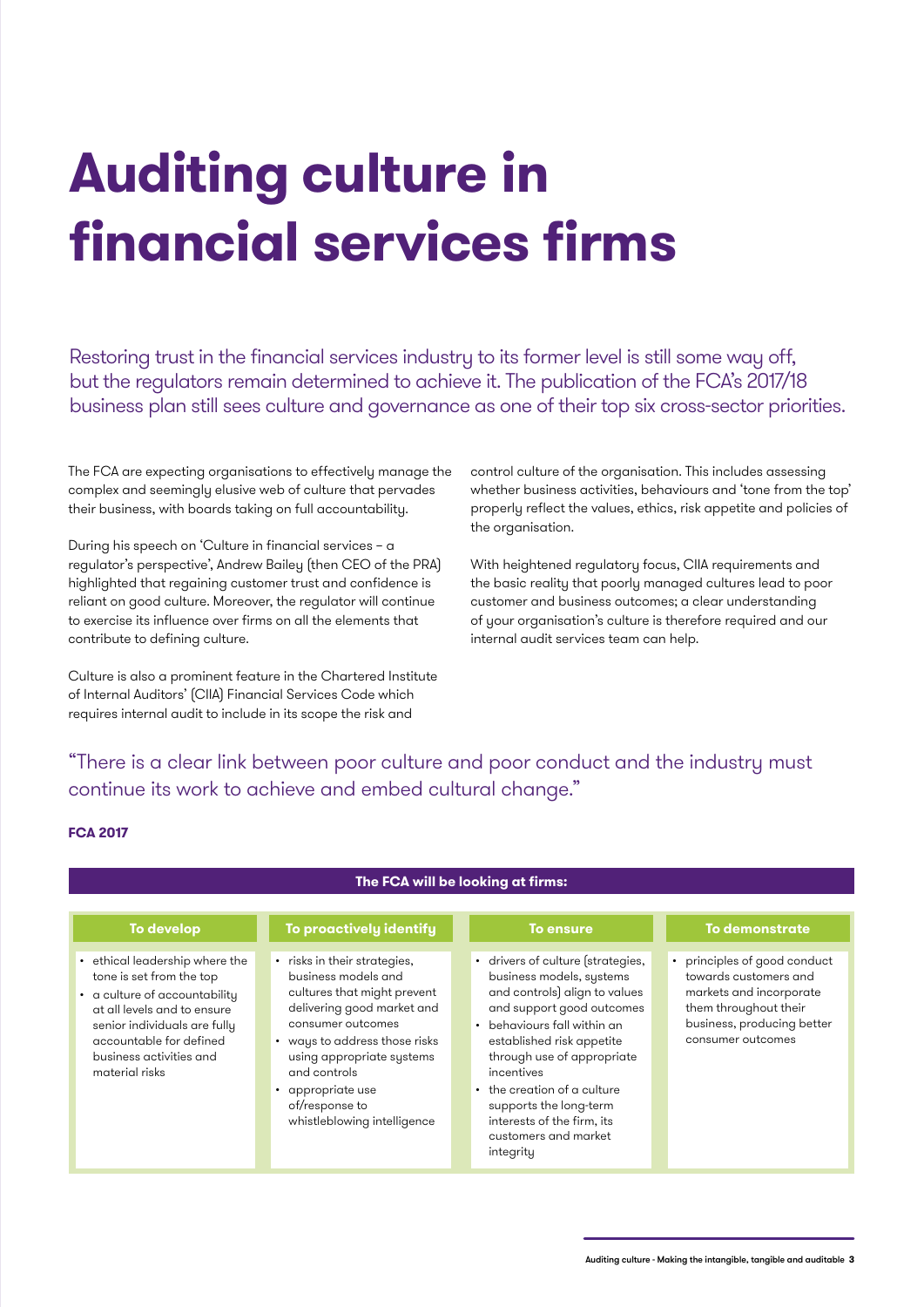# **Understanding, maintaining and changing culture**

In the absence of active management, a culture will develop which may not align to the aims of the overall business.

It is often felt that culture is intangible and therefore there is little an organisation can do to create or amend culture. However the culture of an organisation should not be an accident of who works there, it should be owned and managed by leaders across the organisation. Aspects of cultures can be created or changed through a structured programme of integrated interventions which are then monitored.

We have found that creating a consistent programme across the organisation with the active engagement of all leaders and managers can help to align sub-cultures, drive firm's cultural aspirations and help achieve business goals. Culture can be a real differentiator in today's fast paced and complex interconnected world where business models can be easily replicated by competitors. Real and lasting competitive advantage can be achieved by implementing a culture that is consistent and aligns with the business strategy.

Culture manifests itself in two main areas. The first is formal – how we as organisations articulate, govern and manage the culture. The second is informal – how individuals and teams engender, perceive and shape the formal culture within the organisation. We will discuss how we audit these two areas in more detail in the following pages.

"Internal audit, acting as the eyes and ears of the board but independent of management is in a unique position to judge and advise whether the tone from the top is being adhered to across an organisation. Through internal audit, a board can satisfy itself not only that the tone from the top represents the right values and ethics but more importantly that this is being reflected in the actions and decisions throughout the organisation."

**Dr Ian Peters, Chief Executive, CIIA, July 2015**

"Culture is the product of a number of different drivers within firms and is shared by many influences that drive the behaviour of everyone in an organisation."

**FCA Business Plan 2017/18**

**<sup>4</sup>** Auditing culture - Making the intangible, tangible and auditable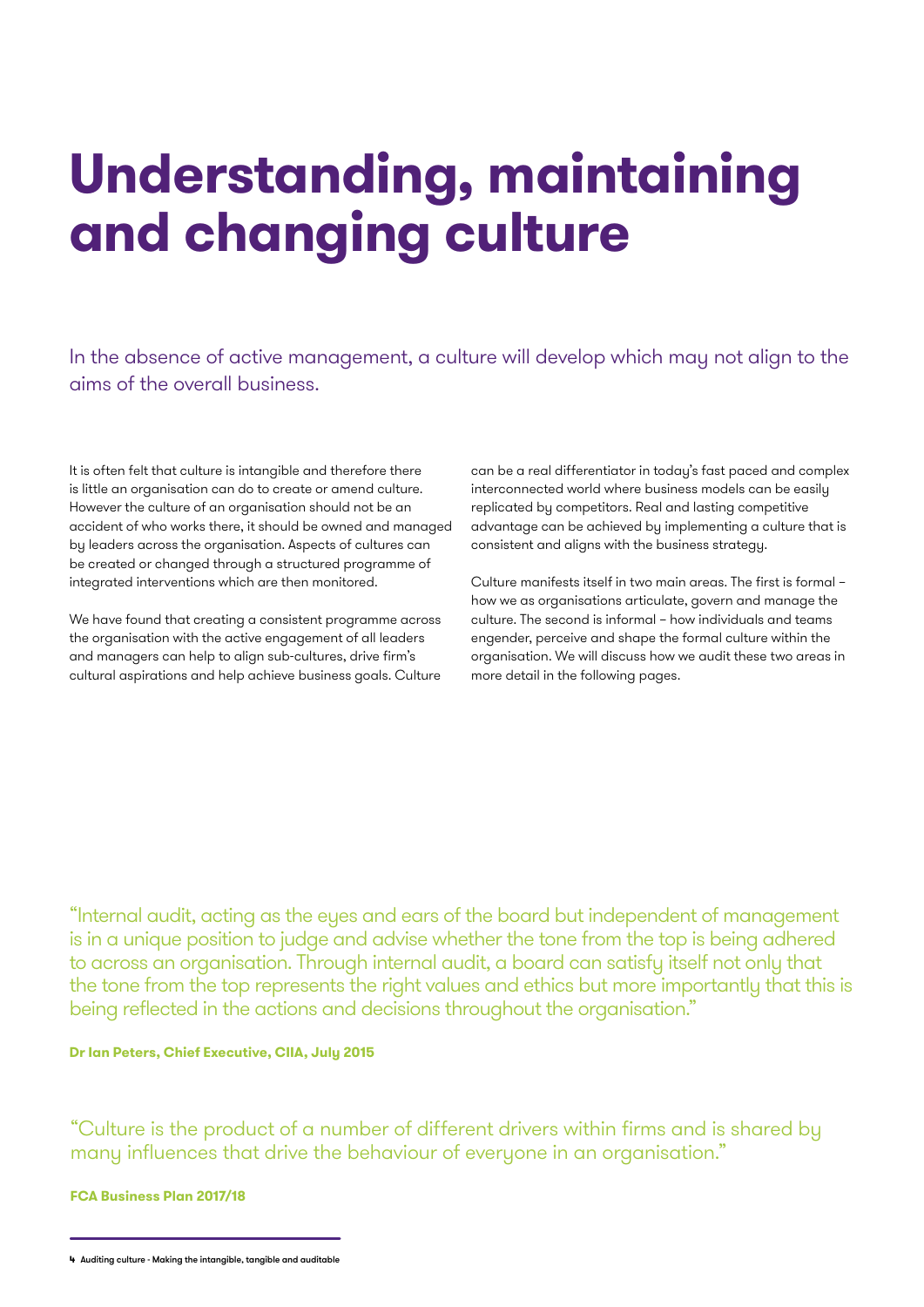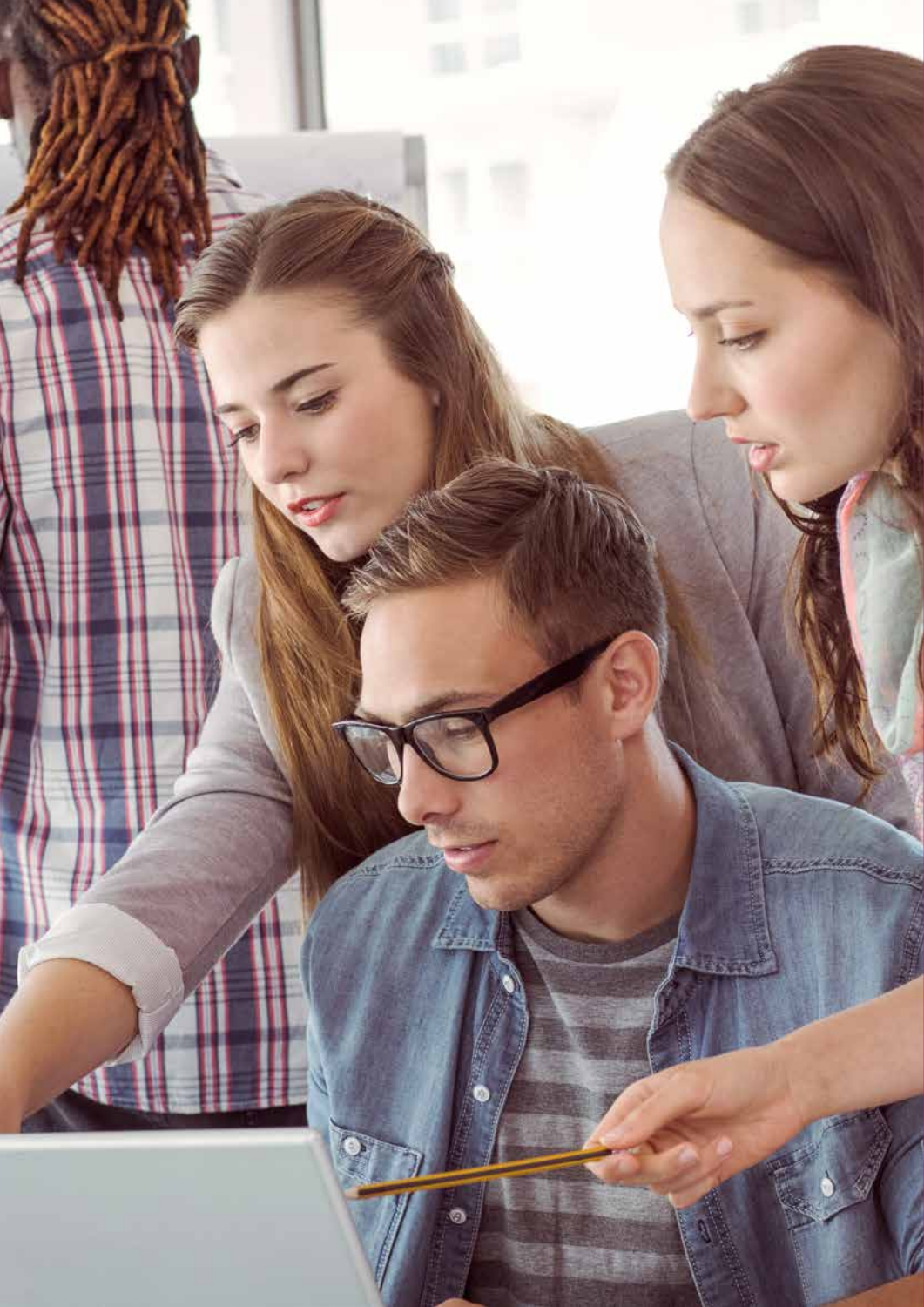# **Understanding the drivers of culture**

Culture is primarily created by formal drivers which in turn impact the core beliefs and assumptions of your organisation. We demonstrate how these formal drivers are influenced by informal aspects which affect business culture.

The formal aspects of your organisation's culture are structural in nature and are the drivers to maintaining and changing it. Through our audits and reviews, we recommend that you assess your culture aspirations by reviewing the formal drivers and your employees' informal perceptions of it. This ensures the drivers are positively aligned to your strategy and values.



### **Auditing risk culture**

When auditing risk culture the base document is the risk strategy – the framework and appetite set by the board, to which alignment across the other culture drivers is tested.

**<sup>6</sup>** Auditing culture - Making the intangible, tangible and auditable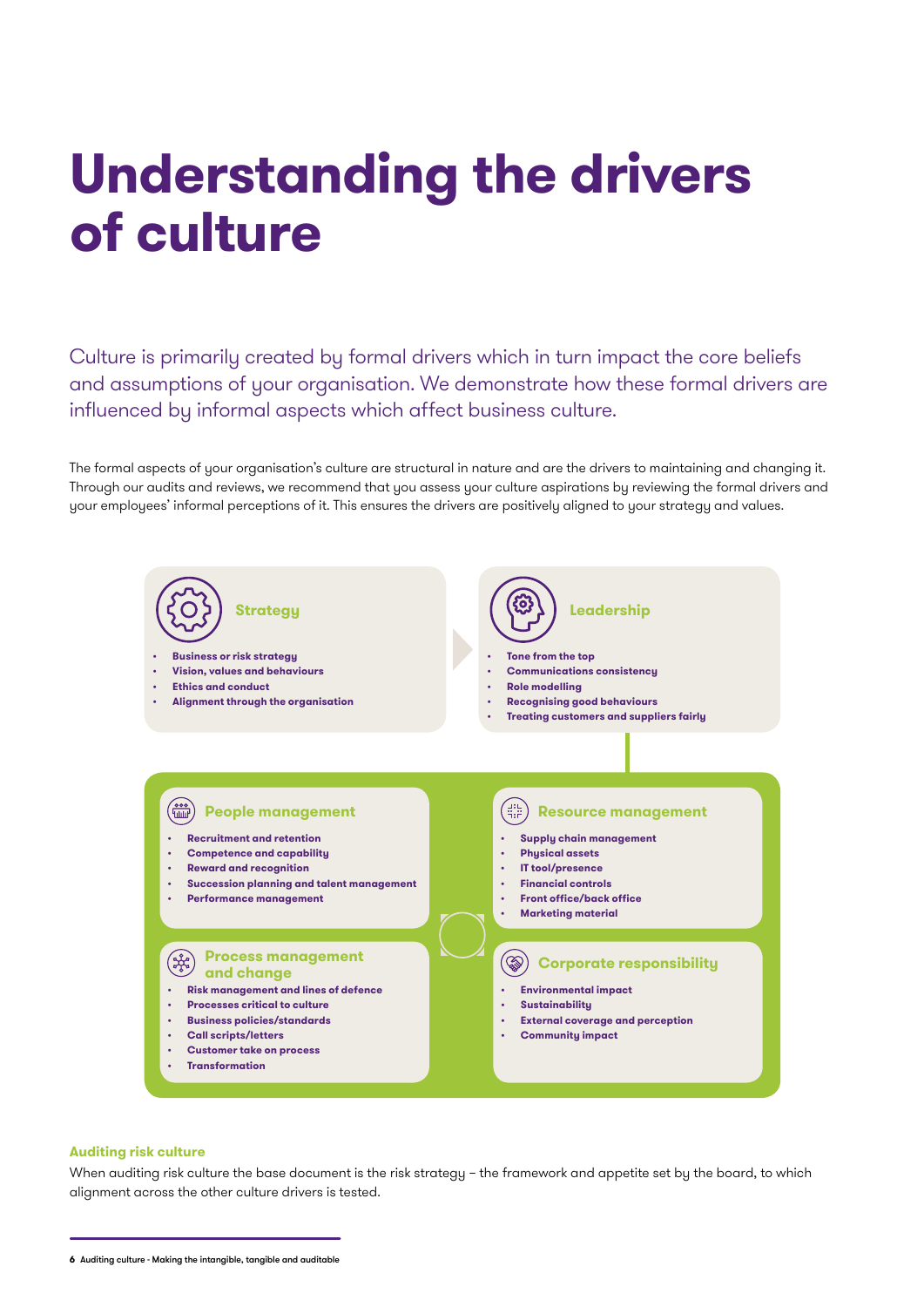## Your people are your culture. A simple statement, however your culture is characterised by how your employees informally understand and represent your organisation. Our review of the intangible aspects of your culture utilise an academically proven model to explore this with employees.

Johnson and Scholes describe how to understand the informal aspects with a model called the culture web which depicts a paradigm of the working environment. We use the culture web to understand how the individual and collective perceive the formal drivers of culture in an organisation and to determine where the gaps and risks exist. These areas include:

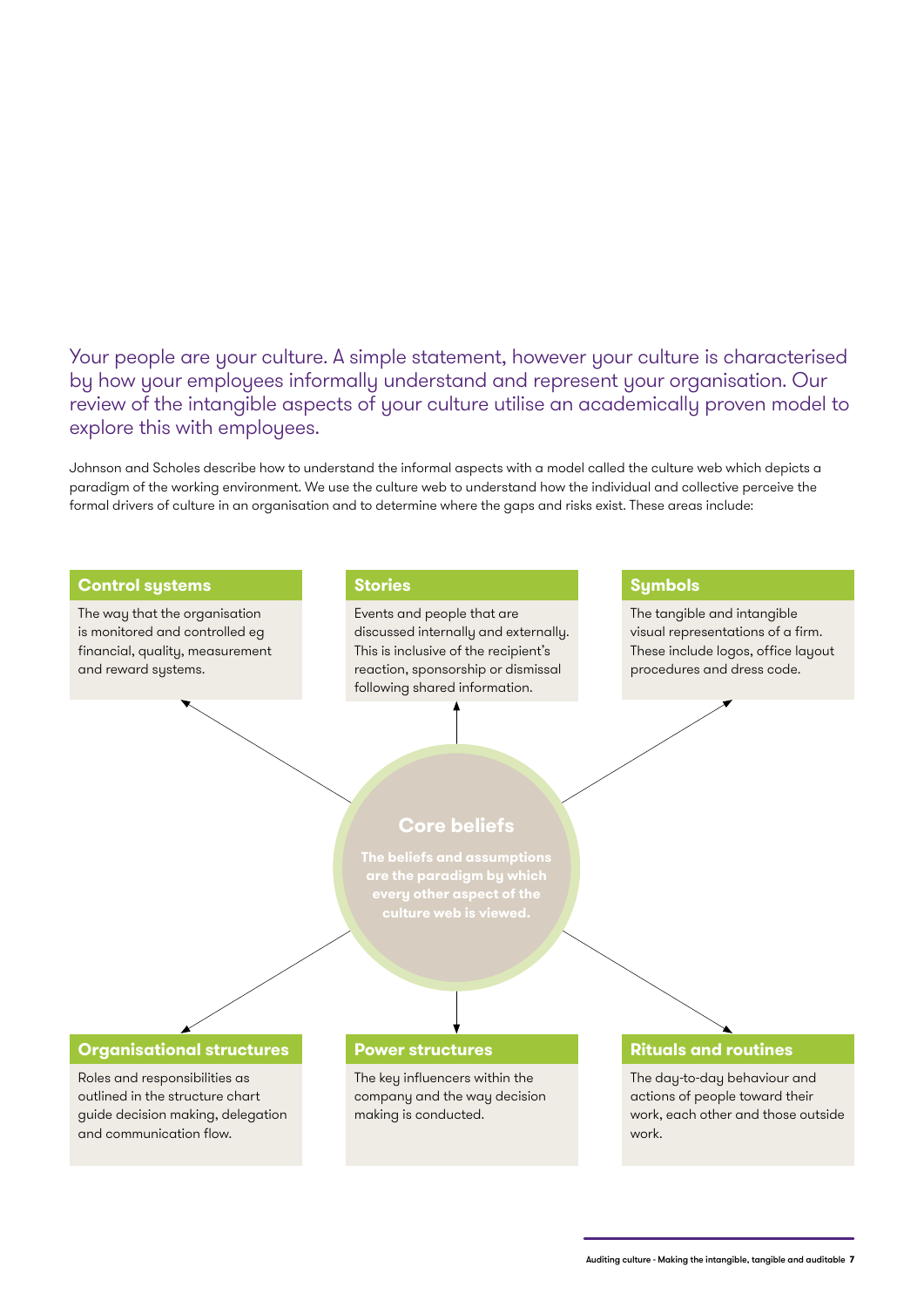# **Audit methodology**

The following model takes you through our approach for assessing and understanding culture in organisations.

The best way to audit culture is to begin with the formal drivers of culture:

- leadership
- strategy
- corporate responsibility
- people management
- resource management
- process and change.

The formal drivers and their outcomes are understood through both a design and operational effectiveness evaluation and then validated against the informal perceptions of your employees by conducting interviews, workshops and potentially surveys. Through engagement with our clients we have found a series of recurring themes which should be considered by any organisation looking to drive success through culture:

- Structured design across all drivers is critical. To choose **1** one or two will lead to organisational confusion and a lack of buy in.
- **2**

**3**

Alignment across functions and geographies is critical.

When transforming your culture you should be looking to keep the speed and momentum of change consistent across business lines and geography.

#### **Assessing the informal drivers of culture**

Culture should never be an accident of the individuals who work for your organisation, or of its history. When we review and assess the informal drivers, we are looking for consistency of message from the top through to your front line employees. We are looking for the following in three populations:

- • **Top of house** Leaders set the direction of travel for culture and should be able to consistently demonstrate your cultural aspirations
- **Middle management** This population reinforces the tone from the top. Are they aligned and delivering the right message consistently?
- **Frontline** Do your employees understand and embody the firm's culture with customers and each other?



**<sup>8</sup>** Auditing culture - Making the intangible, tangible and auditable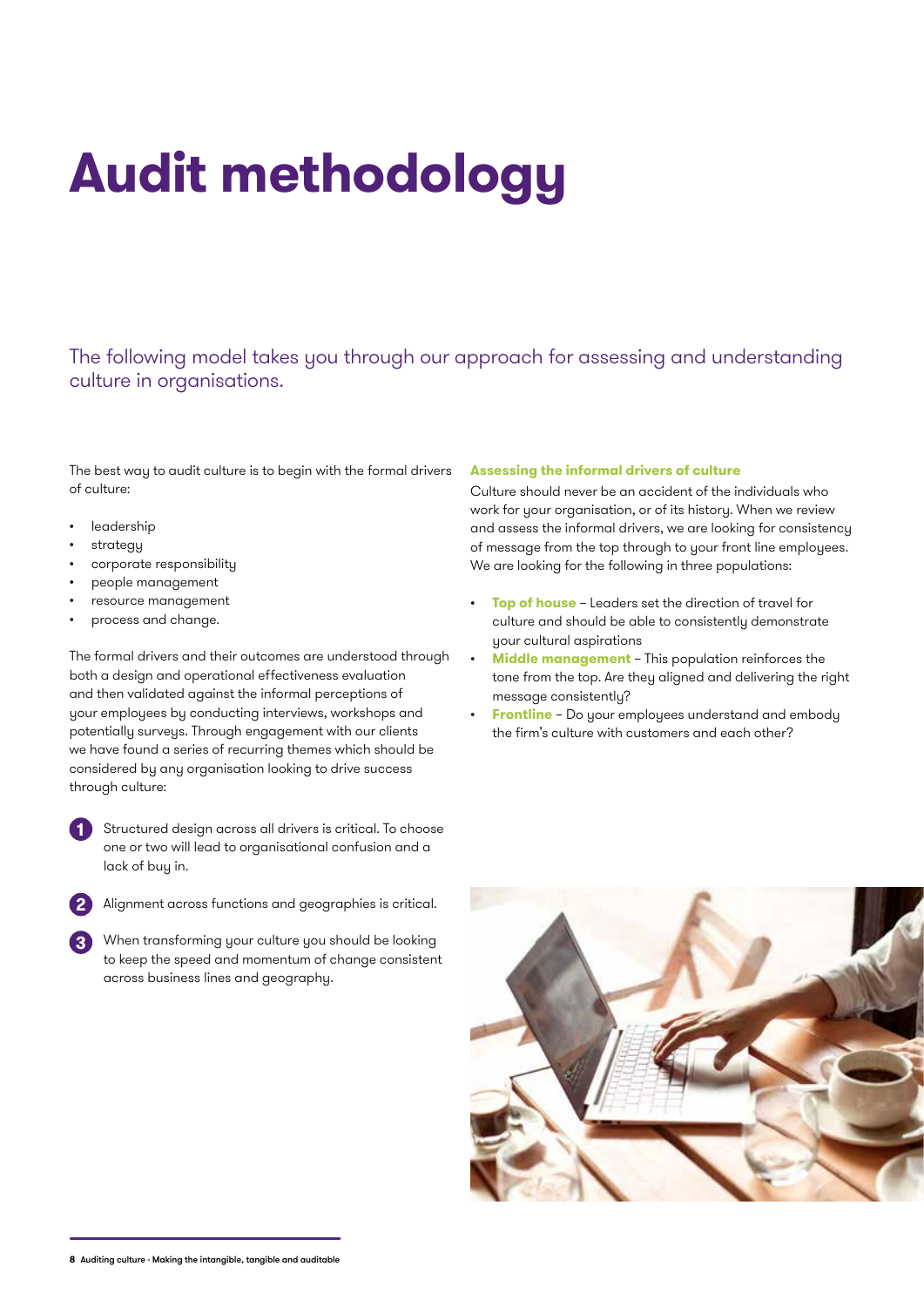| How we approach auditing each driver or outcome                                                                                                                                                                                                      |                                         |                                                                                                                                                                                                     |                                                                                                                                                                                                         |  |                      |                                                                                                                                                                    |                                                   |                                                                                                                                                                                                                          |                                                                                                                                                                                    |  |  |  |
|------------------------------------------------------------------------------------------------------------------------------------------------------------------------------------------------------------------------------------------------------|-----------------------------------------|-----------------------------------------------------------------------------------------------------------------------------------------------------------------------------------------------------|---------------------------------------------------------------------------------------------------------------------------------------------------------------------------------------------------------|--|----------------------|--------------------------------------------------------------------------------------------------------------------------------------------------------------------|---------------------------------------------------|--------------------------------------------------------------------------------------------------------------------------------------------------------------------------------------------------------------------------|------------------------------------------------------------------------------------------------------------------------------------------------------------------------------------|--|--|--|
| <b>Drivers</b>                                                                                                                                                                                                                                       |                                         |                                                                                                                                                                                                     |                                                                                                                                                                                                         |  |                      |                                                                                                                                                                    |                                                   | <b>Outcomes</b>                                                                                                                                                                                                          |                                                                                                                                                                                    |  |  |  |
| Leadership                                                                                                                                                                                                                                           | Corporate<br>Strategy<br>responsibility |                                                                                                                                                                                                     | People<br>Resource<br>Process<br>management<br>management                                                                                                                                               |  |                      |                                                                                                                                                                    | Customer, employees<br>and stakeholder engagement |                                                                                                                                                                                                                          |                                                                                                                                                                                    |  |  |  |
| <b>Approach</b><br>Is the approach<br>to each driver<br>defined.<br>communicated<br>and integrated?<br>For each driver<br>is there a link<br>back to business<br>strategy?<br>Is the approach to<br>all of the drivers<br>aligned and<br>consistent? | business?<br>agreed and                 | <b>Deployment</b><br>Is the approach<br>to each driver<br>implemented<br>systematically<br>and evenly across<br>all areas of the<br>Are any variations<br>to approach<br>understood,<br>documented? | <b>Assessment</b><br>Is there a defined<br>way of measuring<br>the impact of<br>each driver?<br>Are change<br>projects assessed<br>for the impact on<br>culture as well<br>as value to the<br>business? |  | Is there<br>culture? | <b>Refinement</b><br>evidence of an<br>understanding<br>of the impacts<br>of each driver on<br>Is there evidence<br>of learning,<br>improvement and<br>innovation? |                                                   | <b>Relevance</b><br>Are the outcomes<br>consistent across<br>the business?<br>Is the strategy<br>effective?<br>Are the right<br>questions<br>asked to the<br>right sample<br>of customers,<br>employees or<br>suppliers? | <b>Performance</b><br>What are the<br>trends?<br>Are targets being<br>met?<br>What do external<br>comparisons<br>show?<br>Are the drivers<br>clearly impacting<br>on the outcomes? |  |  |  |

**Design and operational effectiveness are assessed and information supplemented**



#### **Leading to a structured outcome**

#### **Final report**

Utilising all of the information and analysis, present a holistic review of the current and espoused culture including a gap analysis as well as an assessment of the implications of the current approach to drivers.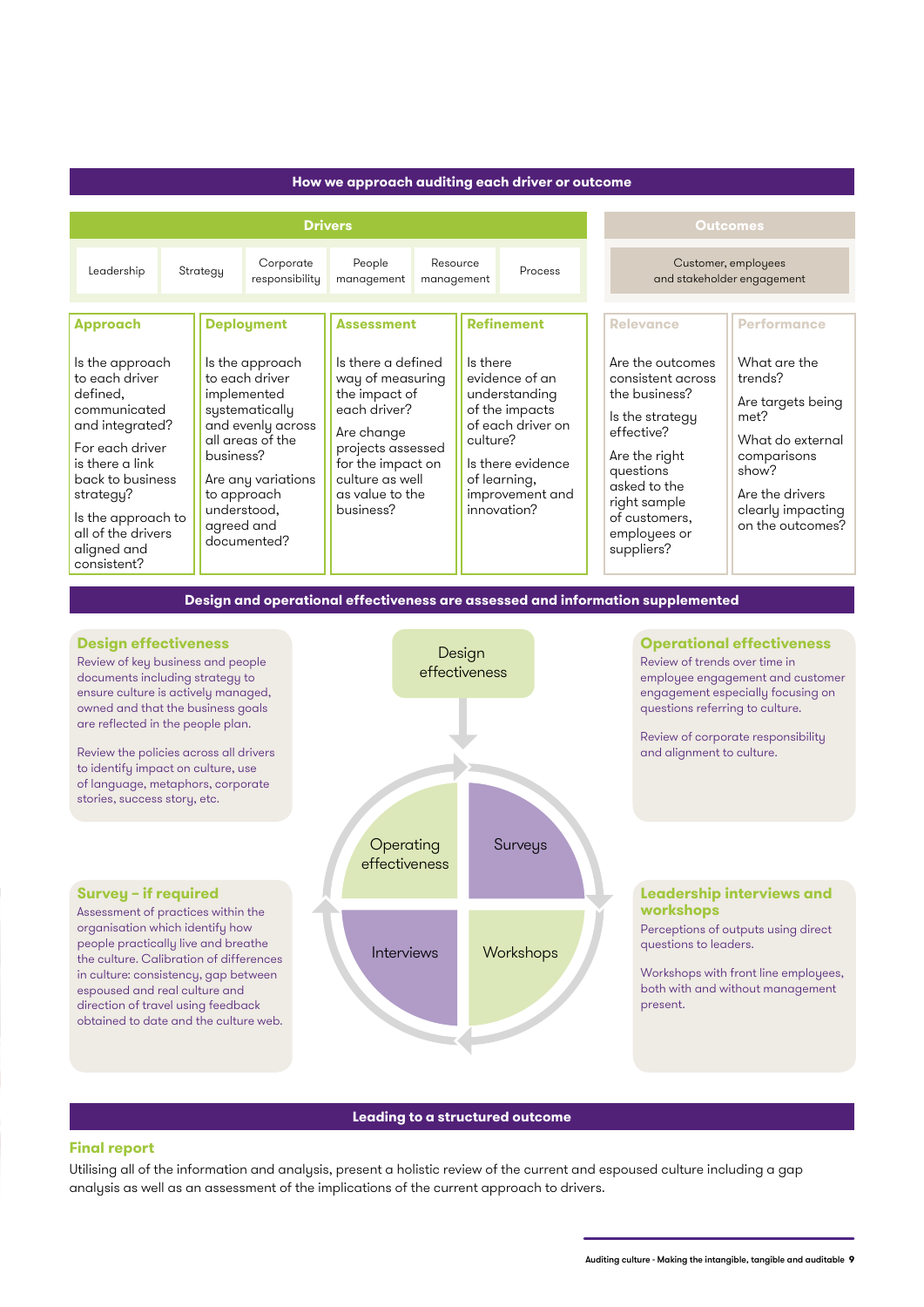# **How we can help**

Grant Thornton is one of the world's leading organisations of independent advisory, tax and assurance firms. We help dynamic organisations unlock their potential for growth by providing meaningful, forward looking advice.

Our underlying purpose is to build a vibrant economy, based on trust and integrity in markets, sustainable growth in dynamic businesses and communities where businesses and people thrive.

### **Before you embark on your culture journey, we can help you establish which area of your culture framework requires most attention.**

There are many structured tools to assess, change and measure culture. The more we understand your needs the better our culture experts can assess exactly which tools to use to help you achieve your goals. So whether it is business transformation, a merger, assurance or an internal audit of all or part of your culture, we can help. With culture having a significant influence on customer and business outcomes and featuring high on the CIIA agenda, gaining assurance over it is vital.

### **Auditing Culture – your challenges**

- Obtaining a clear picture over the positioning of your organisation's culture together with an actionable audit report
- Overall understanding of your culture and more effective and active management of it

#### **How Grant Thornton can assist you**

- Provision of a tangible audit report on culture to the audit committee and other senior stakeholders
- Examination of your transformation projects and identification of particular pockets or sub-cultures that are not aligned to the firm's values
- Identification of both lead and lag indicators
- Examination of design, deployment, internal measurement and improvement mechanisms in your organisation

### **Our other Culture offerings**

- Measurement and analytics
	- Measuring your culture and recommending KPIs
- Cultural Alignment
	- Maintaining culture through M&A and realigning subsets of the organisation
- Culture Transformation
	- Transforming the whole organisation towards an aspirational culture

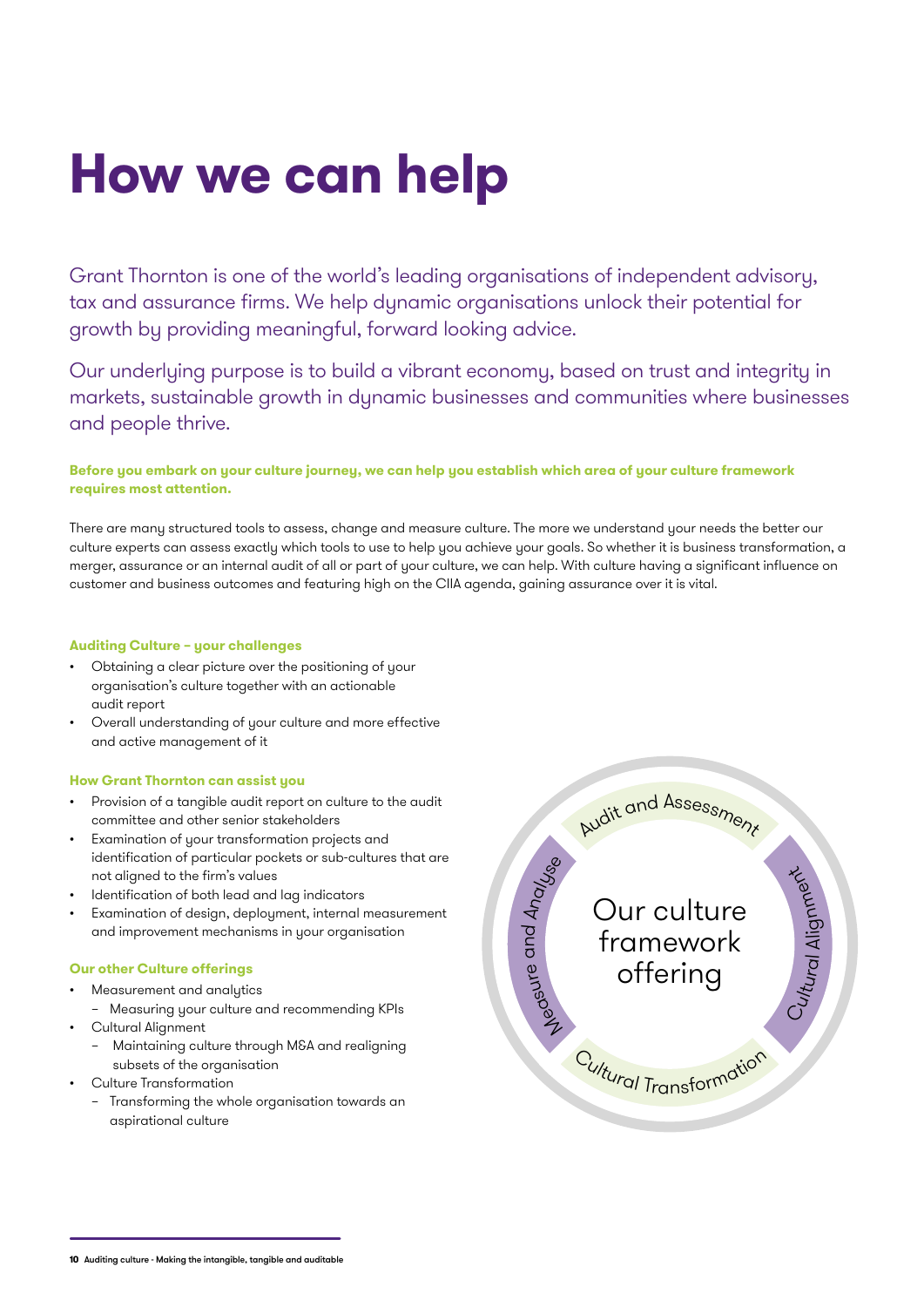

"Assessing culture is a challenging area, the Grant Thornton team brought great insight, experience and empathy to their approach. They addressed the tangible and intangible aspects of culture and their approach was well received by the business. The quality of their work was outstanding and has been valuable to us. The team was extremely high calibre and I was comfortable having them engage with the CEO and Executive team."

Auditing culture - Making the intangible, tangible and auditable **11**

**Group Head of Internal Audit, FTSE 100 group**